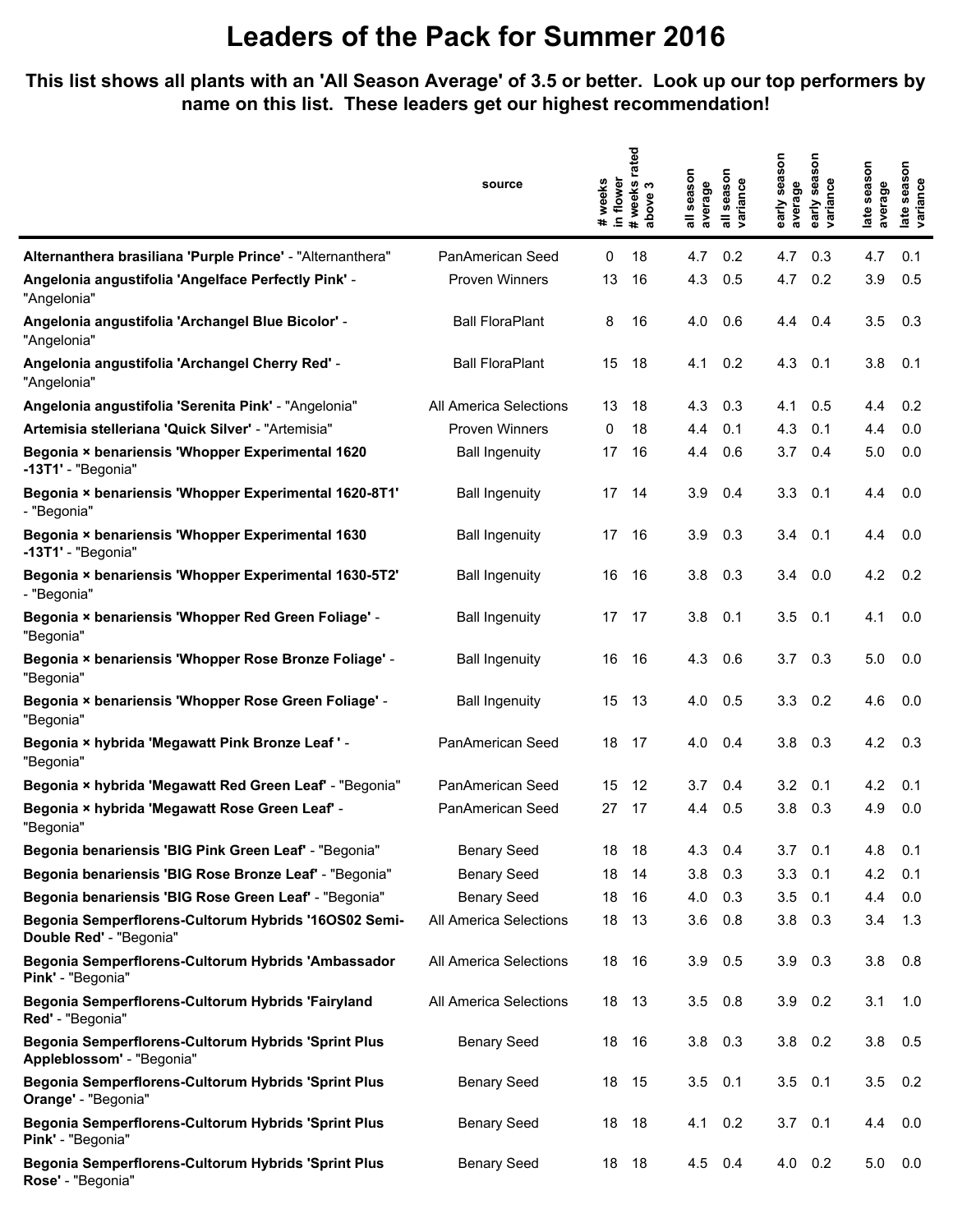|                                                                                           |                                | in flower<br># weeks | #weeks rated<br>above 3 | season<br>average | season<br>variance | early season<br>average | ISON<br>sea<br>early sea<br>variance | late season<br>average | late season<br>variance |
|-------------------------------------------------------------------------------------------|--------------------------------|----------------------|-------------------------|-------------------|--------------------|-------------------------|--------------------------------------|------------------------|-------------------------|
|                                                                                           | source                         |                      |                         |                   |                    |                         |                                      |                        |                         |
| Begonia Semperflorens-Cultorum Hybrids 'Sprint Plus<br>White' - "Begonia"                 | <b>Benary Seed</b>             | 18                   | 18                      | 3.7               | 0.1                | 3.6                     | 0.0                                  | 3.8                    | 0.1                     |
| Canna × generalis '16OS03 Creamy White' - "Canna"                                         | All America Selections         | 10                   | 18                      | 4.0               | 0.3                | 4.0                     | 0.4                                  | 3.9                    | 0.2                     |
| Canna × generalis '16OS04 Rose' - "Canna"                                                 | All America Selections         | 9                    | 18                      | 4.3               | 0.2                | 4.3                     | 0.3                                  | 4.3                    | 0.3                     |
| Canna × generalis 'Cannova Mango' - "Canna"                                               | <b>Ball Ingenuity</b>          | 12                   | 15                      | 3.9               | 0.5                | 3.9                     | 0.3                                  | 3.8                    | 0.6                     |
| Canna × generalis 'Cannova Orange Shades' - "Canna"                                       | <b>Ball Ingenuity</b>          | 12                   | 15                      | 3.9               | 0.3                | 4.3                     | 0.1                                  | 3.6                    | 0.4                     |
| Canna × generalis 'Cannova Rose' - "Canna"                                                | All America Selections         | 12                   | 16                      | 4.0               | 0.3                | 4.2                     | 0.4                                  | 3.9                    | 0.2                     |
| Canna × generalis 'South Pacific Scarlet' - "Canna"                                       | All America Selections         | 10                   | 18                      | 4.2               | 0.1                | 4.3                     | 0.1                                  | 4.1                    | 0.1                     |
| Canna × generalis 'Tropical White' - "Canna"                                              | All America Selections         | 10                   | 17                      | 3.7               | 0.1                | 3.8                     | 0.1                                  | 3.6                    | 0.1                     |
| Canna hybrid 'CannaSol Happy Carmen' - "Canna"                                            | Dummen Orange                  | 7                    | 15                      | 4.0               | 0.6                | 4.2                     | 0.3                                  | 3.9                    | 0.9                     |
| Canna hybrid 'CannaSol Happy Cleo' - "Canna"                                              | Dummen Orange                  | 10                   | 15                      | 4.3               | 0.7                | 4.6                     | 0.4                                  | 3.9                    | 0.9                     |
| Canna hybrid 'CannaSol Happy Wilma' - "Canna"                                             | Dummen Orange                  | 9                    | 12                      | 3.9               | 0.6                | 4.4                     | 0.2                                  | 3.3                    | 0.4                     |
| Canna hybrid 'Toucan Red' - "Canna"                                                       | <b>Proven Winners</b>          | 14                   | 15                      | 3.9               | 0.3                | 4.2                     | 0.1                                  | 3.6                    | 0.3                     |
| Canna hybrid 'Toucan Rose' - "Canna"                                                      | Proven Winners                 | 11                   | 17                      | 4.0               | 0.2                | 4.1                     | 0.1                                  | 3.9                    | 0.3                     |
| Canna hybrid 'Toucan Scarlet' - "Canna"                                                   | <b>Proven Winners</b>          | 12                   | 15                      | 3.9               | 0.3                | 4.1                     | 0.2                                  | 3.7                    | 0.4                     |
| Canna hybrid 'Toucan Yellow' - "Canna"                                                    | <b>Proven Winners</b>          | 11                   | 17                      | 4.2               | 0.4                | 4.4                     | 0.2                                  | 4.1                    | 0.5                     |
| Capsicum annuum '16OS09' - "Ornamental Pepper"                                            | All America Selections         | 16                   | 18                      | 4.4               | 0.3                | 4.1                     | 0.3                                  | 4.7                    | 0.1                     |
| Capsicum annuum 'Black Hawk' - "Ornamental Pepper"                                        | All America Selections         | 16                   | 18                      | 4.0               | 0.2                | 3.6                     | 0.0                                  | 4.3                    | 0.1                     |
| Capsicum annuum 'Black Olive' - "Ornamental Pepper"                                       | All America Selections         | 16                   | 18                      | 4.1               | 0.3                | 3.7                     | 0.1                                  | 4.5                    | 0.2                     |
| Capsicum annuum 'Black Pearl' - "Ornamental Pepper"                                       | All America Selections         | 16                   | 17                      | 3.9               | 0.3                | 3.6                     | 0.2                                  | 4.1                    | 0.2                     |
| Capsicum annuum 'Flaming Jade' - "Ornamental Pepper"                                      | All America Selections         | 16                   | 14                      | 3.9               | 0.4                | 3.9                     | 0.3                                  | 3.8                    | 0.5                     |
| Capsicum annuum 'Hot Pops' - "Ornamental Pepper"                                          | PanAmerican Seed               | 18                   | 18                      | 4.4               | 0.4                | 4.0                     | 0.4                                  | 4.8                    | 0.1                     |
| Capsicum annuum 'NuMex Easter' - "Ornamental Pepper"                                      | All America Selections         | 18                   | 18                      | 4.4               | 0.3                | 4.3                     | 0.3                                  | 4.6                    | 0.2                     |
| Capsicum annuum 'Sedona Sun' - "Ornamental Pepper"                                        | PanAmerican Seed               | 18                   | 18                      | 4.7               | 0.2                | 4.4                     | 0.3                                  | 5.0                    | 0.0                     |
| Catharanthus roseus '160S13 Deep Orchid' - "Vinca"                                        | All America Selections         | 16                   | 16                      | 4.3               | 0.5                | 4.0                     | 0.6                                  | 4.6                    | 0.2                     |
| Catharanthus roseus 'Cora® Cascade Magenta' - "Vinca"                                     | All America Selections         | 17                   | 17                      | 4.3               | 0.4                | 4.1                     | 0.5                                  | 4.6                    | 0.1                     |
| Catharanthus roseus ' ** Future Introduction **<br>14BP03 Pink w/White Center' - "Vinca"  | All America Selections         |                      | 17 14                   | 4.0 0.7           |                    | 4.1 0.7                 |                                      | 3.8                    | 0.7                     |
| Catharanthus roseus ' ** Future Introduction**<br>14BP04 Purple w/White Center' - "Vinca" | All America Selections         | 15 13                |                         | 3.9               | 0.6                | 3.8                     | 0.8                                  | 3.9                    | 0.4                     |
| Catharanthus roseus 'Jams 'N Jellies Blackberry' -<br>"Vinca"                             | All America Selections         | 17                   | 18                      | 4.0               | 0.2                | $3.7\quad 0.1$          |                                      | 4.2                    | 0.1                     |
| Catharanthus roseus 'Mediterranean Deep Orchid' -<br>"Vinca"                              | All America Selections         | 17 15                |                         | 4.0               | 0.5                | $4.2 \quad 0.4$         |                                      | 3.8                    | 0.6                     |
| Catharanthus roseus 'Mediterranean Lilac' - "Vinca"                                       | All America Selections         | 18                   | -17                     | 4.0               | 0.3                | $4.0 \quad 0.4$         |                                      | 3.9                    | 0.3                     |
| Catharanthus roseus 'Titan Blush Improved' - "Vinca"                                      | PanAmerican Seed               | 18                   | 17                      | 4.2               | 0.5                | 4.3                     | 0.4                                  | 4.1                    | 0.7                     |
| Catharanthus roseus 'Titan Really Red' - "Vinca"                                          | PanAmerican Seed               | 17                   | 13                      | 4.0               | 0.5                | 3.4                     | 0.3                                  | 4.6                    | 0.0                     |
| Celosia "**Future Introduction**<br>15S03' - "Celosia"                                    | All America Selections         | 17 <sup>2</sup>      | 17                      | 4.3               | 0.3                | 4.2                     | 0.6                                  | 4.4                    | 0.1                     |
| Coreopsis grandiflora 'Sun Kiss' - "Coreopsis"                                            | PanAmerican<br>Seed/Kieft Seed | 13                   | 16                      | 4.1               | 0.5                | 4.5                     | 0.3                                  | 3.7                    | 0.4                     |
| Cyperus papyrus 'Graceful King Tut' - "Papyrus"                                           | Proven Winners                 | 11                   | 18                      | 4.3               | 0.4                | 4.8                     | 0.1                                  | 3.8                    | 0.1                     |
| Dianthus 'Elegance Pink' - "Dianthus"                                                     | All America Selections         | 17                   | 15                      | 3.9               | 0.4                | 4.2                     | 0.3                                  | 3.6                    | 0.4                     |
| Dianthus 'Supra Purple' - "Dianthus"                                                      | All America Selections         | 17                   | 16                      | 4.1               | 0.3                | 4.4                     | 0.2                                  | 3.8                    | 0.3                     |
| Dianthus barbatus interspecific 'Jolt Pink' - "Dianthus"                                  | All America Selections         | 16                   | 15                      | 4.1               | 0.8                | 4.5                     | 0.1                                  | 3.8                    | 1.3                     |
| Dianthus interspecific '16OS06 Mottled Pink' - "Dianthus"                                 | All America Selections         | 18                   | 18                      | 4.0               | 0.2                | 4.2                     | 0.2                                  | 3.8                    | 0.1                     |
| Echinacea hybrida 'Cheyenne Spirit' - "Coneflower"                                        | All America Selections         | 9                    | 17                      | 3.8               | 0.1                | $3.7\quad 0.2$          |                                      | 3.9                    | 0.0                     |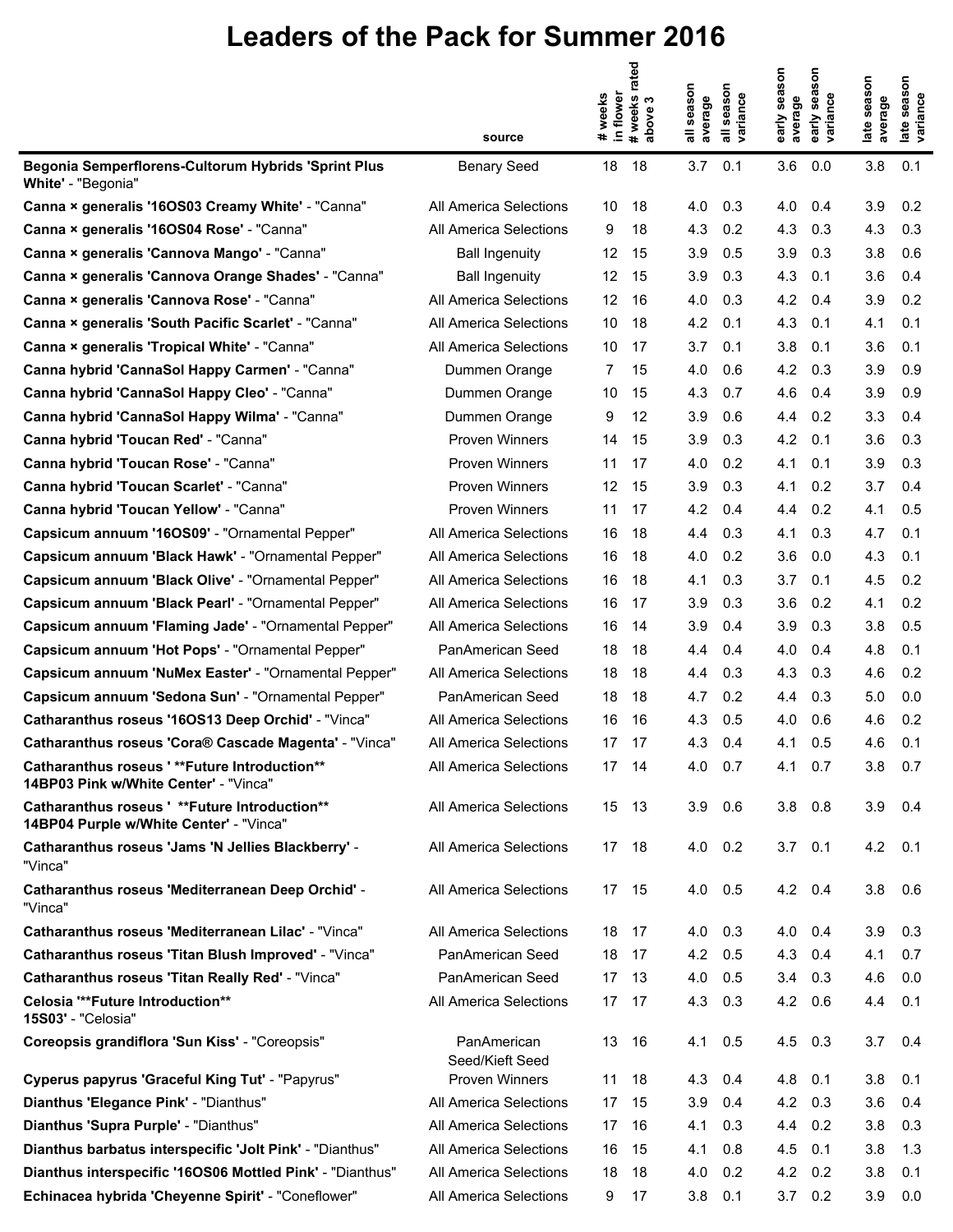|                                                                                   |                                | weeks<br>in flower | rated<br>#weeks i<br>above 3 | season<br>average | season<br>variance        | early season<br>average | son<br>sea<br>variance<br>early | late season<br>average | late season<br>variance |
|-----------------------------------------------------------------------------------|--------------------------------|--------------------|------------------------------|-------------------|---------------------------|-------------------------|---------------------------------|------------------------|-------------------------|
|                                                                                   | source                         | $\pmb{\ast}$       |                              | 듷                 | $\overline{\overline{a}}$ |                         |                                 |                        |                         |
| Echinacea hybrida 'PowWow Wild Berry' - "Coneflower"                              | All America Selections         | 14                 | 18                           | 4.4               | 0.3                       | 4.2                     | 0.4                             | 4.6                    | 0.1                     |
| Gaillardia × grandiflora 'Mesa Bright Bicolor' - "Gaillardia"                     | PanAmerican<br>Seed/Kieft Seed | 15                 | 11                           | 3.6               | 0.9                       | 3.8                     | 0.5                             | 3.4                    | 1.2                     |
| Gaillardia × grandiflora 'Mesa Peach' - "Gaillardia"                              | PanAmerican<br>Seed/Kieft Seed | 15                 | 18                           | 4.5               | 0.3                       | 4.4                     | 0.4                             | 4.5                    | 0.2                     |
| Gaillardia × grandiflora 'Mesa Red' - "Gaillardia"                                | PanAmerican<br>Seed/Kieft Seed | 14                 | 13                           | 3.7               | 0.3                       | 4.0                     | 0.2                             | 3.4                    | 0.3                     |
| Gaillardia × grandiflora 'Mesa Yellow' - "Gaillardia"                             | PanAmerican<br>Seed/Kieft Seed | 13                 | 18                           | 4.1               | 0.1                       | 4.2                     | 0.2                             | 3.9                    | 0.0                     |
| Gaura lindheimeri 'Sparkle White' - "Gaura"                                       | All America Selections         | 16                 | 11                           | 3.6               | 1.4                       | 4.6                     | 0.2                             | 2.7                    | 0.9                     |
| Impatiens hawkeri 'SunStanding Cherry' - "New Guinea<br>Impatiens"                | Dummen Orange                  | 17                 | 14                           | 4.1               | 0.8                       | 4.7                     | 0.1                             | 3.6                    | 0.9                     |
| Impatiens hawkeri 'SunStanding Coral Aurora' - "New<br>Guinea Impatiens"          | Dummen Orange                  | 17                 | 13                           | 3.8               | 1.9                       | 4.8                     | 0.1                             | 2.9                    | 1.9                     |
| Impatiens hawkeri 'SunStanding Fire Red' - "New Guinea<br>Impatiens"              | Dummen Orange                  | 18                 | 13                           | 3.6               | 2.3                       | 4.4                     | 0.2                             | 2.7                    | 3.1                     |
| Impatiens hawkeri 'SunStanding Glowing Scarlet' - "New<br>Guinea Impatiens"       | Dummen Orange                  | 17                 | 15                           | 4.1               | 0.9                       | 4.6                     | 0.3                             | 3.6                    | 1.0                     |
| Impatiens hawkeri 'SunStanding Hot Pink' - "New Guinea<br>Impatiens"              | Dummen Orange                  | 15                 | 13                           | 3.7               | 2.2                       | 4.7                     | 0.1                             | 2.8                    | 2.6                     |
| Impatiens hawkeri 'SunStanding Lavender' - "New Guinea<br>Impatiens"              | Dummen Orange                  | 16                 | 12                           | 3.6               | 2.1                       | 4.6                     | 0.1                             | 2.6                    | 2.2                     |
| Impatiens hawkeri 'SunStanding Light Lavender Aurora' -<br>"New Guinea Impatiens" | Dummen Orange                  | 17                 | 13                           | 3.9               | 1.4                       | 4.7                     | 0.1                             | 3.1                    | 1.5                     |
| Impatiens hawkeri 'SunStanding Light Pink Aurora' -<br>"New Guinea Impatiens"     | Dummen Orange                  | 17 <sup>2</sup>    | 13                           | 3.9               | 1.7                       | 4.7                     | 0.1                             | 3.1                    | 2.1                     |
| Impatiens hawkeri 'SunStanding Neon' - "New Guinea<br>Impatiens"                  | Dummen Orange                  | 17                 | 17                           | 4.3               | 0.4                       | 4.6                     | 0.1                             | 4.0                    | 0.6                     |
| Impatiens hawkeri 'SunStanding Purple' - "New Guinea<br>Impatiens"                | Dummen Orange                  | 17                 | 12                           | 3.9               | 1.2                       | 4.6                     | 0.1                             | 3.2                    | 1.4                     |
| Impatiens hawkeri 'SunStanding Rose Aurora' - "New<br>Guinea Impatiens"           | Dummen Orange                  |                    | 17 14                        | 4.1               | 0.8                       | $4.6$ 0.2               |                                 | 3.7                    | 1.1                     |
| Impatiens hawkeri 'SunStanding Salmon' - "New Guinea<br>Impatiens"                | Dummen Orange                  |                    | 18 13                        | 4.1               | 1.1                       | $4.7$ 0.1               |                                 | 3.5                    | 1.4                     |
| Impatiens hawkeri 'SunStanding Salmon Pink' - "New<br>Guinea Impatiens"           | Dummen Orange                  | 18                 | 13                           | 3.9               | 1.3                       | $4.7$ 0.1               |                                 | 3.0                    | 1.1                     |
| Impatiens hawkeri 'SunStanding Scarlet' - "New Guinea<br>Impatiens"               | Dummen Orange                  | 18 14              |                              | 3.8               | 0.4                       | $4.2 \quad 0.1$         |                                 | 3.4                    | 0.4                     |
| Impatiens hawkeri 'SunStanding White Cloud' - "New<br>Guinea Impatiens"           | Dummen Orange                  | 16                 | 14                           | 4.1               | 1.1                       | $4.7$ 0.1               |                                 | 3.6                    | 1.4                     |
| Impatiens hybrida 'Big Bounce Pink' - "Impatiens"                                 | Selecta                        | 18                 | 18                           | 4.1               | 0.3                       | 4.0                     | 0.3                             | 4.3                    | 0.4                     |
| Impatiens hybrida 'Bounce Pink Flame' - "Impatiens"                               | All America Selections         | 18                 | 12                           | 3.7               | 0.4                       | 3.9                     | 0.3                             | 3.4                    | 0.5                     |
| Impatiens hybrida 'Bounce Violet' - "Impatiens"                                   | Selecta                        | 18                 | 14                           | 4.2               | 0.9                       | 4.7                     | 0.1                             | 3.7                    | 1.4                     |
| Impatiens walleriana 'SunPatiens Spreading Shell Pink' -<br>"Impatiens"           | All America Selections         | 17                 | 13                           | 4.0               | 1.0                       | 4.4                     | 0.3                             | 3.5                    | 1.2                     |
| Ipomoea batatas 'Flora Mia Cameo' - "Sweet Potato"                                | Dummen Orange                  | 4                  | 18                           | 4.8               | 0.2                       | 4.6                     | 0.2                             | 4.9                    | 0.0                     |
| Ipomoea batatas 'Flora Mia Nero' - "Sweet Potato"                                 | Dummen Orange                  | 9                  | 17                           | 4.4               | 0.4                       | 4.1                     | 0.5                             | 4.7                    | 0.1                     |
| Ipomoea batatas 'Flora Mia Rosso' - "Sweet Potato"                                | Dummen Orange                  | 2                  | 18                           | 4.4               | 0.3                       | 4.2                     | 0.4                             | 4.7                    | 0.1                     |
| Ipomoea batatas 'Flora Mia Verdino' - "Sweet Potato"                              | Dummen Orange                  | 1                  | 18                           | 4.5               | 0.1                       | 4.4                     | 0.2                             | 4.6                    | 0.1                     |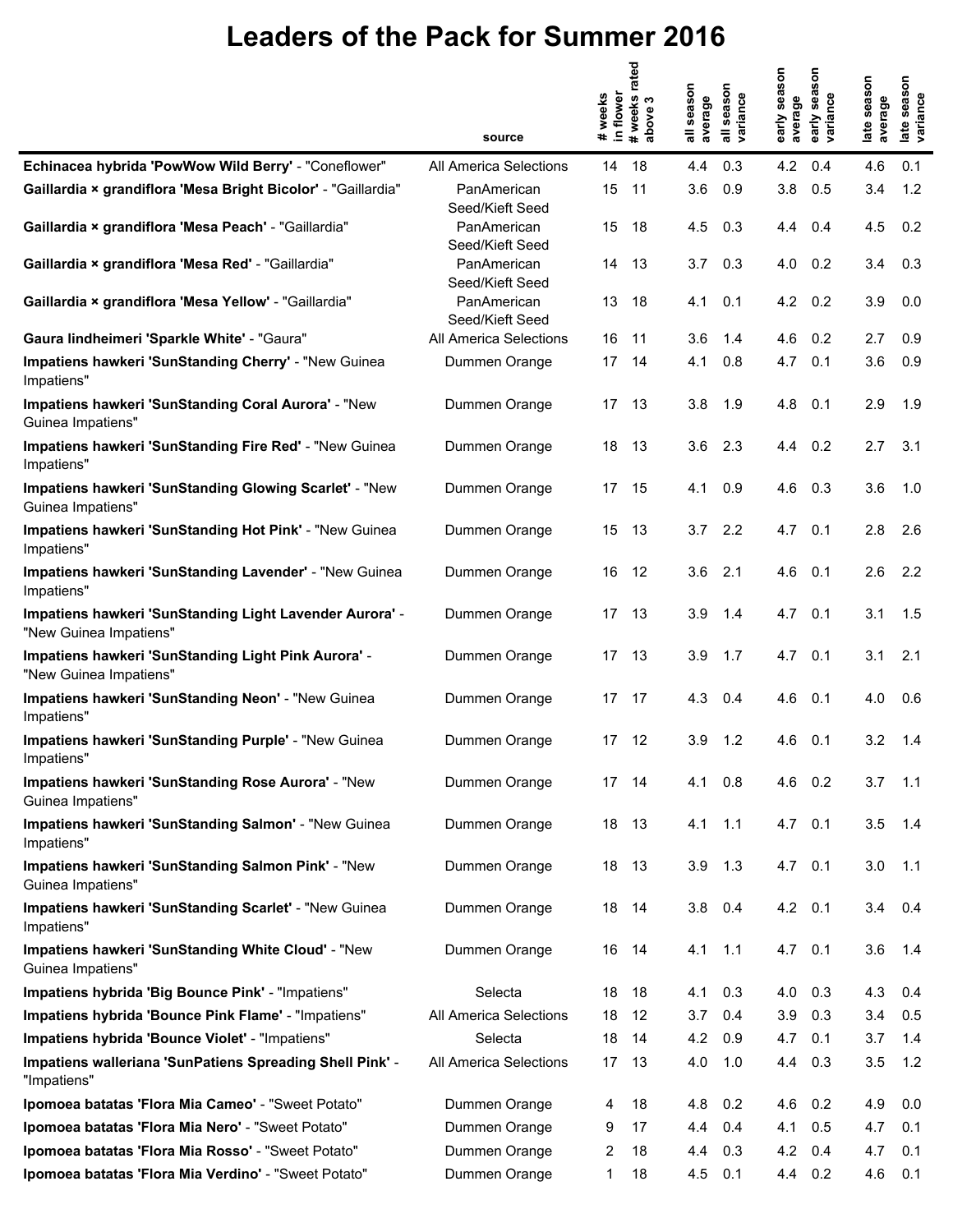|                                                                                | source                         | # weeks<br>in flower | #weeks rated<br>က<br>above | season<br>average<br>듷 | season<br>variance | early season<br>average | son<br>sea<br>early sea:<br>variance | late season<br>average | late season<br>variance |
|--------------------------------------------------------------------------------|--------------------------------|----------------------|----------------------------|------------------------|--------------------|-------------------------|--------------------------------------|------------------------|-------------------------|
| Ipomoea batatas 'Sweet Caroline Bewitched After<br>Midnight' - "Sweet Potato"  | <b>Proven Winners</b>          | 0                    | 18                         | 4.7                    | 0.1                | 4.7                     | 0.2                                  | 4.7                    | 0.1                     |
| Ipomoea batatas 'Sweet Caroline Bewitched Green with<br>Envy' - "Sweet Potato" | <b>Proven Winners</b>          | 0                    | 18                         | 4.6                    | 0.2                | 4.4                     | 0.2                                  | 4.7                    | 0.1                     |
| Ipomoea batatas 'Sweet Caroline Light Green' - "Sweet<br>Potato"               | Proven Winners                 | 0                    | 18                         | 4.5                    | 0.2                | 4.6                     | 0.2                                  | 4.4                    | 0.2                     |
| Ipomoea batatas 'Sweet Caroline Raven' - "Sweet Potato"                        | <b>Proven Winners</b>          | 5                    | 18                         | 4.6                    | 0.1                | 4.5                     | 0.2                                  | 4.8                    | 0.1                     |
| Ipomoea batatas 'Sweet Caroline Sweetheart Jet Black' -<br>"Sweet Potato"      | <b>Proven Winners</b>          | 4                    | 18                         | 4.6                    | 0.1                | 4.6                     | 0.2                                  | 4.7                    | 0.1                     |
| Ipomoea batatas 'Sweet Caroline Sweetheart Lime' -<br>"Sweet Potato"           | Proven Winners                 | 0                    | 18                         | 4.6                    | 0.2                | 4.5                     | 0.3                                  | 4.7                    | 0.1                     |
| Lantana camara 'Evita Citrus' - "Lantana"                                      | Dummen Orange                  | 18                   | 18                         | 4.0                    | 0.3                | 3.7                     | 0.1                                  | 4.4                    | 0.2                     |
| Lantana camara 'Evita Compact Yellow' - "Lantana"                              | Dummen Orange                  | 18                   | 14                         | 3.9                    | 0.4                | 3.4                     | 0.2                                  | 4.4                    | 0.0                     |
| Lantana camara 'Evita Red 2015' - "Lantana"                                    | Dummen Orange                  | 17                   | 18                         | 4.2                    | 0.3                | 3.7                     | 0.1                                  | 4.6                    | 0.1                     |
| Lantana camara 'Lucky Red' - "Lantana"                                         | <b>Ball FloraPlant</b>         | 18                   | 18                         | 4.5                    | 0.2                | 4.4                     | 0.4                                  | 4.6                    | 0.0                     |
| Nepeta 'Angels Wings' - "Nepeta"                                               | <b>Ball Ingenuity</b>          | 18                   | 17                         | 4.1                    | 0.2                | 3.9                     | 0.3                                  | 4.2                    | 0.1                     |
| Pelargonium ×hortorum 'Big Ezee Fuchsia Blue' -<br>"Geranium"                  | Dummen Orange                  | 14                   | 13                         | 4.0                    | 0.9                | 4.5                     | 0.3                                  | 3.4                    | 1.0                     |
| Pelargonium ×hortorum 'Big Ezee Neon' - "Geranium"                             | Dummen Orange                  | 14                   | 12                         | 3.7                    | 1.3                | 4.3                     | 0.4                                  | 3.0                    | 1.2                     |
| Pelargonium ×hortorum 'Big Ezee Pink' - "Geranium"                             | Dummen Orange                  | 13                   | 11                         | 3.5                    | 1.8                | 4.4                     | 0.5                                  | 2.7                    | 1.7                     |
| Pelargonium ×hortorum 'Savannah Bright Eyes' -<br>"Geranium"                   | Dummen Orange                  | 18                   | 18                         | 4.3                    | 0.4                | 4.4                     | 0.5                                  | 4.1                    | 0.4                     |
| Pelargonium × hortorum 'Savannah Oh So Orange' -<br>"Geranium"                 | Dummen Orange                  | 15                   | 12                         | 3.6                    | 1.0                | 4.2                     | 0.4                                  | 3.1                    | 1.1                     |
| Pelargonium interspecific 'Cumbanita Rose Splash' -<br>"Geranium"              | Dummen Orange                  | 14                   | 18                         | 4.5                    | 0.2                | 4.5                     | 0.3                                  | 4.5                    | 0.2                     |
| Pentas lanceolata '160S10' - "Pentas"                                          | All America Selections         | 17                   | 18                         | 4.2                    | 0.2                | 4.1                     | 0.2                                  | 4.3                    | 0.1                     |
| Pentas lanceolata 'Graffiti® Pink' - "Pentas"                                  | All America Selections         | 16                   | 18                         | 4.2                    | 0.2                | 4.1                     | 0.3                                  | 4.3                    | 0.2                     |
| Perovskia atriplicifolia 'Blue Steel' - "Russian Sage "                        | PanAmerican<br>Seed/Kieft Seed |                      | 11 18                      |                        | $4.1 \quad 0.1$    | 3.9                     | 0.1                                  | 4.3                    | 0.1                     |
| Portulaca hybrid 'Cupcake Carrot' - "Portulaca"                                | Dummen Orange                  | 18                   | 18                         |                        | $4.1 \quad 0.1$    | 4.3                     | 0.1                                  | 4.0                    | 0.1                     |
| Portulaca hybrid 'Cupcake Peachy' - "Portulaca"                                | Dummen Orange                  | 18                   | 18                         | 4.2                    | 0.1                | 4.3                     | 0.1                                  | 4.1                    | 0.1                     |
| Portulaca hybrid 'Cupcake Yellow Chrome' - "Portulaca"                         | Dummen Orange                  | 18                   | 18                         | 4.6                    | 0.2                | 4.6                     | 0.3                                  | 4.6                    | 0.1                     |
| Salvia coccinea 'Summer Jewel Lavender' - "Salvia"                             | All America Selections         | 15                   | 18                         | 4.3                    | 0.1                | 4.2                     | 0.1                                  | 4.3                    | 0.1                     |
| Salvia coccinea 'Summer Jewel Pink' - "Salvia"                                 | <b>All America Selections</b>  | 18                   | 17                         |                        | 4.2 0.2            | 4.1                     | 0.4                                  | 4.3                    | 0.1                     |
| Salvia coccinea 'Summer Jewel White' - "Salvia"                                | All America Selections         | 18                   | 18                         | 4.4                    | 0.2                | 4.4                     | 0.2                                  | 4.4                    | 0.2                     |
| Scaevola aemula 'Scala Bicolor Blue 01' - "Scaevola"                           | Dummen Orange                  | 18                   | 18                         | 4.8                    | 0.1                | 4.7                     | 0.2                                  | 4.8                    | 0.1                     |
| Scaevola aemula 'Scala Blue' - "Scaevola"                                      | Dummen Orange                  | 18                   | 18                         | 4.1                    | 0.4                | 4.6                     | 0.2                                  | 3.6                    | 0.0                     |
| Scaevola aemula 'Scala White' - "Scaevola"                                     | Dummen Orange                  | 18                   | 11                         | 3.9                    | 0.8                |                         | 4.7 0.3                              | 3.2                    | 0.3                     |
| Solenostemon scutellarioides 'Coleus 13-13-9 Trial<br>70832' - "Coleus"        | Dummen Orange                  | 11                   | 14                         | 4.2                    | 0.8                | 4.8                     | 0.1                                  | 3.6                    | 0.7                     |
| Solenostemon scutellarioides 'Coleus E050-002 Trial<br>70845' - "Coleus"       | Dummen Orange                  | 11                   | 16                         |                        | 4.4 0.5            | 4.7                     | 0.3                                  | 4.2                    | 0.7                     |
| Solenostemon scutellarioides 'Flame Thrower Habanero'<br>- "Coleus"            | <b>Ball FloraPlant</b>         | 8                    | 15                         | 3.8                    | 0.4                |                         | $3.8$ 0.3                            | 3.7                    | 0.6                     |
| Solenostemon scutellarioides 'French Quarter' - "Coleus"                       | <b>Ball FloraPlant</b>         | 8                    | 15                         | 4.1                    | 0.9                | 4.5                     | 0.3                                  | 3.7                    | 1.1                     |
| Solenostemon scutellarioides 'Inferno' - "Coleus"                              | <b>Ball FloraPlant</b>         |                      | 11 14                      |                        | 4.1 1.0            |                         | 4.4 0.5                              | 3.9                    | 1.4                     |